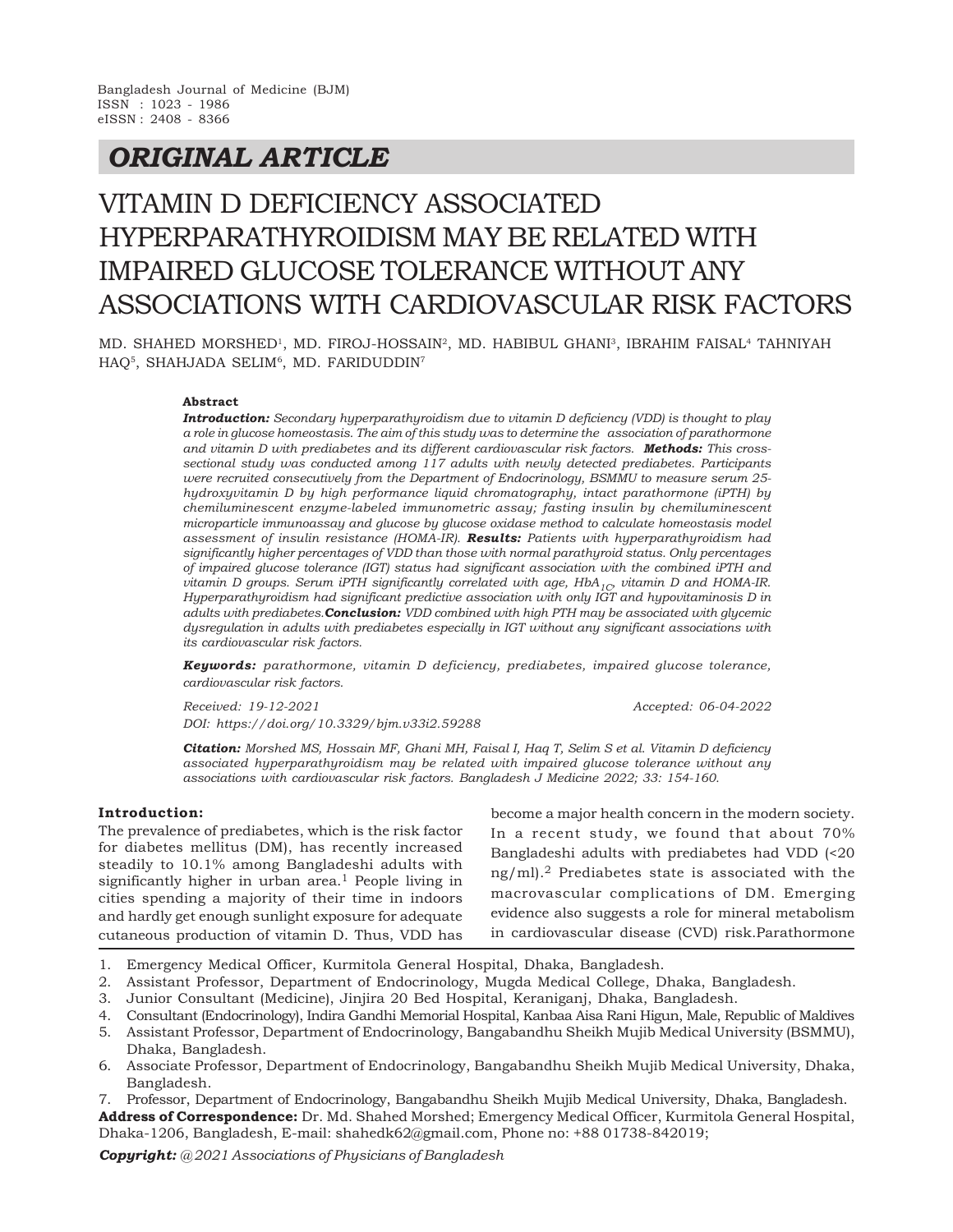(PTH) is a key regulator of mineral metabolism, the homeostasis of calcium, phosphate, vitamin D, and bone turnover<sup>3</sup>. VDD activates the renin-angiotensinaldosterone system and can predispose to hypertension and left ventricular hypertrophy. Additionally, VDD causes an increase in PTH, which increases insulin resistance and is associated with diabetes, hypertension, inflammation, and increased  $cardiovascular risk<sup>4</sup>. Furthermore, increased PTH is$ associated with higher prevalence of metabolic syndrome (MetS), independently of vitamin D status<sup>5</sup>. Some U.S. studies have suggested the importance of initial management in the prevention of MetS as well as CVD in prediabetic adults $6,7$ .

A regulatory role for PTH in the cardiovascular system is based on the findings that PTH receptors are expressed in the heart and the vessels<sup>8</sup>. Studies also showed the incidence of CVD were reduced after parathyroidectomy in patients with primary or secondary hyperparathyroidism<sup>9,10</sup>. Nevertheless the CVD risks of elevated PTH and the benefits of PTHlowering in the general population have not been established. However, to date, no studies have established the relationship between PTH status and cardio metabolic risk in Bangladesh. So, the aim of the present study was to determine the association of PTH with cardio-metabolic risk in adults with prediabetes and also to examine whether associations of vitamin D, PTH and calcium with risk factors are independent of each other or not.

## **Methods:**

## *Study design:*

This cross-sectional study was conducted at Department of Endocrinology, BSMMU during the period of July 2018 to June 2019. Newly detected and untreated 117 adults with prediabetes were included in this study by consecutive purposive sampling. Exclusion criteria were: patients with current or past history of intake of vitamin D or calcium within last 120 days of sample collection; taking any medications (anticonvulsant, ketoconazole, glucocorticoids, rifampicin, isoniazid, oral contraceptive etc.) that alter vitamin D level; having any known endocrine disorders (hyperthyroidism, hypothyroidism, hyperparathyroidism, cushing syndrome etc.) affecting vitamin D metabolism; known liver (serum ALT > 2 ×upper limit of normal), renal (eGFR <60 ml/ minute/1.73  $m<sup>2</sup>$  of body surface area), autoimmune, inflammatory diseases, malignancy or pregnancy and lactation.The study protocol was approved by Institutional Review Board, BSMMU. Written informed consent was taken from each participant. Data were collected using pretested semi-structured

155

questionnaires and physical examination including blood pressure, waist circumference, height & weight to calculate BMI were done. Blood was taken in fasting state to measure25-hydroxyvitamin D [25(OH)D], intact PTH (iPTH), calcium, phosphate, fasting lipid profile, fasting insulin and fasting blood glucose.

#### *Biochemical analysis:*

About 10 ml of venous blood was collected from each participant after an overnight 8 to 10 hours of fasting. Fasting blood glucose was measured by glucose oxidase, 25(OH)D by high performance liquid chromatography (HPLC), iPTH by chemiluminescent enzyme-labeled immunometric assay, fasting insulin by chemiluminescent microparticle immuno-assay method. Values of the fasting insulin and fasting blood glucose were used to calculate the HOMA-IR [{fasting insulin  $(\mu U/ml) \times$  fasting blood glucose]  $\text{[mmol/L]}$  ÷ 22.5]<sup>11</sup>. Serum 25(OH)D was measured by SIL 20 series prominence HPLC analyzer with a coefficient of variability 2.6 – 4.9%. Insulin was measured by ARCHITECT Insulin assay Abbott, USA and iPTH was measured by Immulite 2000 systems Siemens, USA analyzer. Serum total cholesterol (TC)along with triglyceride (TG) were analyzed by enzymatic colorimetric assay and high density lipoprotein cholesterol (HDL-C) as well as low density lipoprotein cholesterol (LDL-C) were analyzed using homogeneous enzymatic colorimetric assay.

#### *Operational definitions:*

Prediabetes was diagnosed according to American Diabetes Association, 2018 criteria {any one from below: fasting blood glucose= 5.6 – 6.9 mmol/L (IFG), 2 hours after 75 gm OGTT= 7.8 – 11 mmol/L (IGT) or HbA<sub>1C</sub>= 5.7 – 6.4%}<sup>12</sup>. Vitamin D status was categorized by Endocrine Society's clinical practice guideline in to vitamin D deficiency or not with a cutoff value of 20  $\text{ng/ml}^{13}$ . The cut-off point to define insulin resistance was by HOMA-IR of 2.6 and hyperparathyroidism was  $65.1 \text{ pg/ml}^{14}$ .

## *Statistical analysis:*

Data were coded, entered and analyzed by computer based SPSS program (version 22.0). Data were expressed as frequencies or percentages for qualitative values and mean (±standard deviation, SD) or median (inter-quartile range, IQR) [HOMA-IR, LDL-C, TG] for quantitative values. Associations among qualitative variables were done by Chi-square or Fisher's exact test. Associations of quantitative variables between two groups were analyzed by independent-samples T test/ Mann-Whitney U test and for more than two groups by One-way ANOVA/ Kruskal-Wallis One-way ANOVA test. Correlation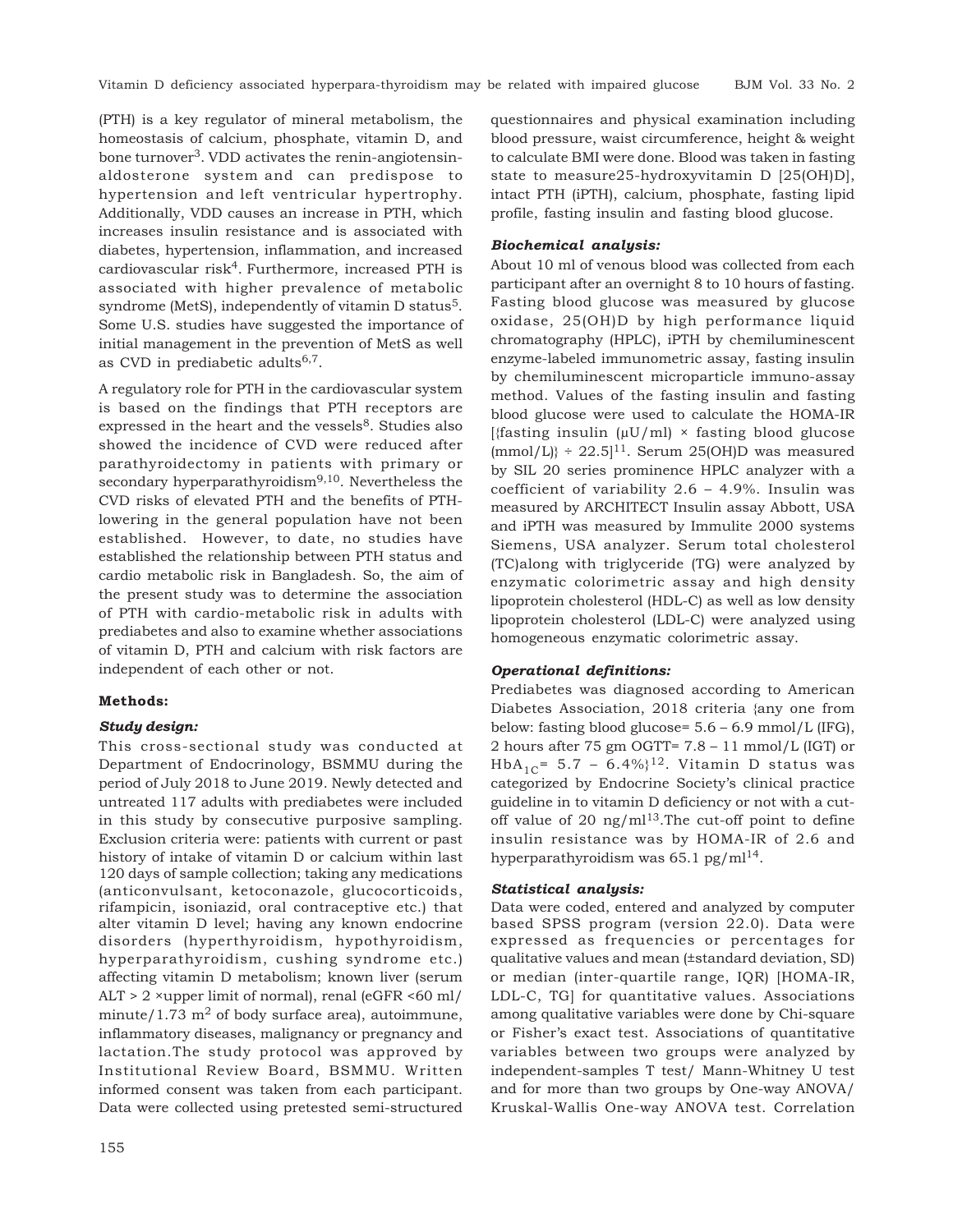BJM Vol. 33 No. 2 Vitamin D deficiency associated hyperpara-thyroidism may be related with impaired glucose

between iPTH with clinical and biochemical CV risk factors were tested by Pearson's or Spearman's correlation co-efficient test. Multivariate binary logistic regression analysis was done to see the predictive association of clinical and biochemical variables with hyperparathyroid status. A two-sided p <0.05 was set as statistically significant.

## **Results:**

Table I is showing the characteristics of prediabetic patients with parathyroid status. Patients with hyperparathroidism had significantly lower corrected calcium (8.94±0.39 vs. 9.27±0.45, mg/dl, p=0.003) and phosphate (3.38±0.71 vs. 3.76±0.44, mg/dl, p=0.040) and higher percentages of VDD (68.4% vs. 40.8%, p=0.042) than those with normal parathyroid status. Other characteristics were statistically similar between the parathyroid status groups.

The patients with prediabetes were divided in to four groups with the combination of parathyroid (cut-off of 65.1 pg/ml) and vitamin D status (cut-off of 20 ng/ ml). None of the studied cardiovascular risk factors, were significantly different among the combination groups except IGT status which had significant association with the combined iPTH and vitamin D group [p=0.046] (Table II).

Age was positively correlated with iPTH (r=0.195, p=0.035). Serum corrected calcium (r=-0.476, p<0.001), phosphate ( $r=-0.414$ ,  $p<0.001$ ) and vitamin D ( $r=-0.237$ ,  $p=0.010$ ) were negatively correlated with iPTH. HbA<sub>1C</sub>  $(r=0.185, p=0.046)$  and HOMA-IR  $(r=0.182, p=0.049)$ were positively correlated with iPTH (Table III).

In binary logistic regression analysis, hyperparathyroidism had significant predictive association with only IGT [â (95% CI):4.296 (1.065, 17.323), p=0.040] and hypovitaminosis D [â (95% CI): 5.012 (1.304, 19.258), p=0.019] in adults with prediabetes (Table IV)

| Table-I                                                                                                   |
|-----------------------------------------------------------------------------------------------------------|
| Clinical and biochemical profiles of adults with prediabetes according to parathormone status ( $n=117$ ) |

| Variables                                                      |                     | Normal parathyroid Hyperparathyroidism | $\mathbf{P}$ |
|----------------------------------------------------------------|---------------------|----------------------------------------|--------------|
|                                                                | status ( $n = 98$ ) | $(n=19)$                               |              |
| Age (years), mean±SD                                           | 35.60±9.92          | 39.89±9.82                             | 0.09         |
| Sex (female), $n$ (%)                                          | 79 (80.6)           | 15 (78.9)                              | 1.00         |
| Smoker, n (%)                                                  | 15(15.3)            | 5(26.3)                                | 0.315        |
| Physically inactive, n (%)                                     | 47 (48.0)           | 10(52.6)                               | 0.804        |
| Obesity (BMI $\geq$ 25 kg/m <sup>2</sup> ), n (%)              | 78 (79.6)           | 16 (84.2)                              | 1.00         |
| Central obesity (M $\geq$ 90 cm, F $\geq$ 80 cm), n (%)        | 90 (91.8)           | 18 (94.7)                              | 1.00         |
| Hypertension ( $\geq$ 140/90), n (%)                           | 24(24.5)            | 6(31.6)                                | 0.570        |
| Fasting blood glucose (mmol/L), mean±SD                        | $5.75 \pm 0.62$     | 5.99±0.56                              | 0.11         |
| 2 hours OGTT glucose (mmol/L), mean±SD                         | $8.14 \pm 1.67$     | 7.79±1.52                              | 0.40         |
| $HbA_{1}$ (%), mean $\pm$ SD                                   | $5.72 \pm 0.39$     | $5.83 \pm 0.33$                        | 0.27         |
| Serum corrected calcium (mg/dl), mean±SD                       | $9.27 \pm 0.45$     | 8.94±0.39                              | 0.003        |
| Serum phosphate (mg/dl), mean±SD                               | $3.76 \pm 0.44$     | 3.38±0.71                              | 0.040        |
| Hypovitaminosis D $\left($ <20 ng/ml $\right)$ , n $\left($ %) | 40 (40.8)           | 13 (68.4)                              | 0.042        |
| Serum HOMA-IR, median (interquartile range)                    | 2.57(1.92, 3.66)    | 2.45(1.95, 3.83)                       | 0.97         |
| Insulin resistance (HOMA-IR $\geq$ 2.6), n (%)                 | 48 (49.0)           | 9(47.4)                                | 0.90         |
| Hypercholesterolemia (TC $\geq$ 200 mg/dl), n (%)              | 48 (49.0)           | 10(52.6)                               | 0.77         |
| Hypertriglyceridemia (TG $\geq$ 150 mg/dl), n (%)              | 50(51.0)            | 10(52.6)                               | 0.90         |
| High LDL-C $(\geq 130 \text{ mg/dl})$ , n $(\%)$               | 51 (52.0)           | 7(36.8)                                | 0.23         |
| Low HDL-C, (M<40 mg/dl, F<50 mg/dl), n $\frac{1}{2}$           | 73 (74.5)           | 14 (73.7)                              | 1.00         |
| Metabolic syndrome, $n$ $%$                                    | 71 (72.4)           | 16 (84.2)                              | 0.39         |

Independent-samples T test or Mann-Whitney U test and Pearson's chi-square test or Fisher's exact test were done as appropriate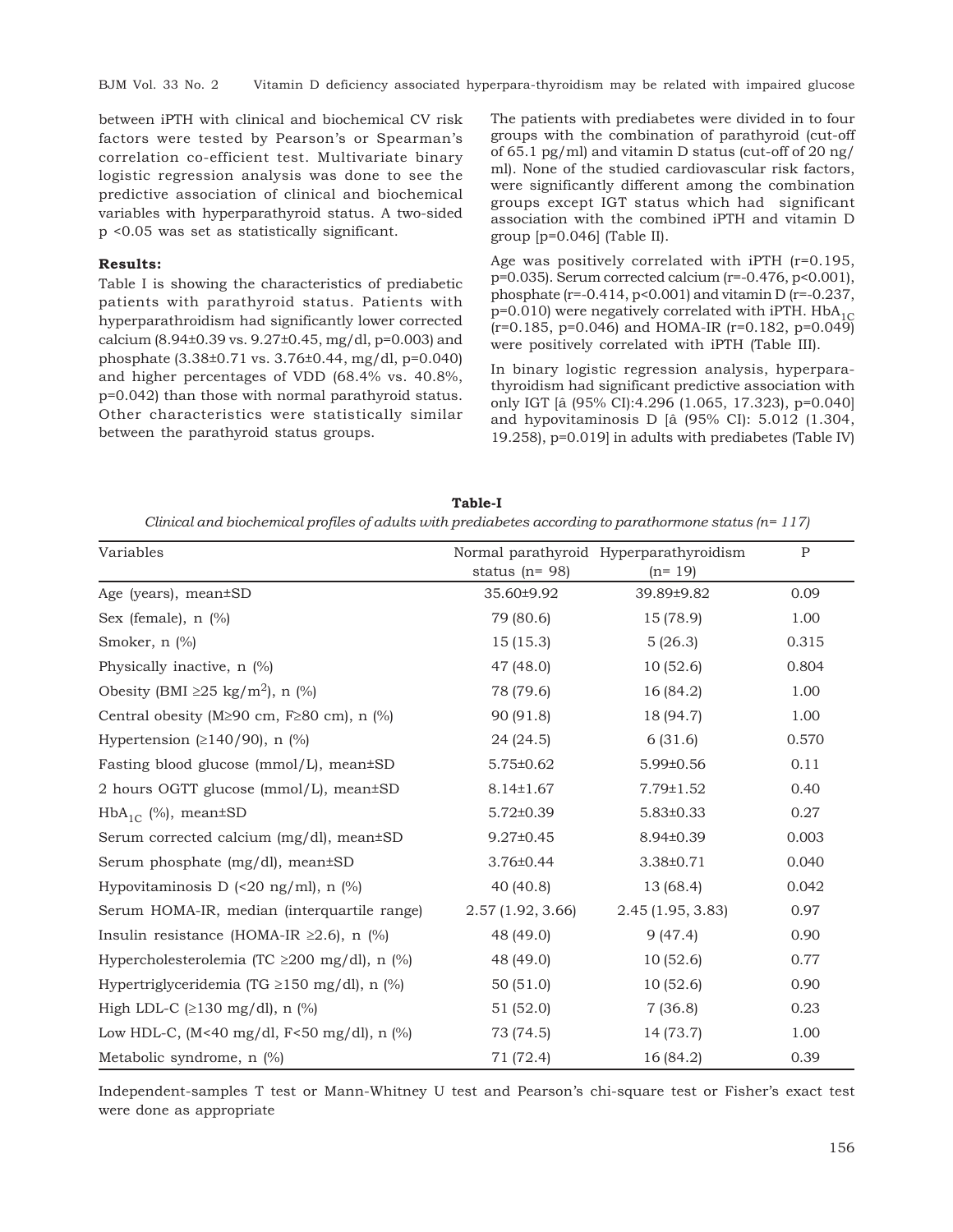Vitamin D deficiency associated hyperpara-thyroidism may be related with impaired glucose BJM Vol. 33 No. 2

| Variables           | Hyperparathyroidism |                  | Normal parathyroid status                           | p                 |                    |
|---------------------|---------------------|------------------|-----------------------------------------------------|-------------------|--------------------|
|                     | Hypovitaminosis D   |                  | Normal vitamin D Hypovitaminosis D Normal vitamin D |                   |                    |
|                     | $(n=13)$            | $(n=6)$          | $(n=40)$                                            | $(n=58)$          |                    |
| Age                 | 41.38±11.0          | 36.67±6.19       | 36.22±8.82                                          | 35.17±10.66       | $0.251*$           |
| Male sex            | 4(30.8)             | 0(0.0)           | 9(22.5)                                             | 10(17.2)          | $0.453^{\dagger}$  |
| Smoker              | 4(30.8)             | 1(16.7)          | 3(7.5)                                              | 12(20.7)          | $0.118^{\dagger}$  |
| Physically inactive | 6(46.2)             | 4(66.7)          | 15 (37.5)                                           | 32(55.2)          | $0.282^{\dagger}$  |
| BMI                 | 29.24±4.56          | 27.46±1.83       | 28.99±4.07                                          | 28.89±4.71        | $0.862*$           |
| <b>WC</b>           | 97.31±12.62         | 96.0±7.82        | 99.50±9.29                                          | 95.59±11.75       | $0.606*$           |
| <b>SBP</b>          | 118.08±14.22        | 117.50±14.748    | 121.30±15.88                                        | 115.66±14.32      | $0.337*$           |
| <b>DBP</b>          | 81.54±10.68         | 80.83±7.36       | 82.05±11.52                                         | 78.97±8.84        | $0.484*$           |
| <b>IFG</b>          | 9(69.2)             | 6(100.0)         | 28 (70.0)                                           | 40(69.0)          | $0.536^{\dagger}$  |
| <b>IGT</b>          | 8(61.5)             | 2(33.3)          | 32(80.0)                                            | 38(65.5)          | $0.046^{\dagger}$  |
| Raised $HbA_{1C}$   | 9(69.2)             | 5(83.3)          | 27(67.5)                                            | 29(50.0)          | $0.165^{\dagger}$  |
| HOMA-IR             | 2.45(1.79, 4.08)    | 2.49(2.01, 3.24) | 2.75(2.05, 3.98)                                    | 2.41 (1.68, 3.47) | $0.644*$           |
| <b>TC</b>           | 212.46±44.52        | 186.17±19.41     | 207.05±39.55                                        | 201.48±43.47      | $0.558*$           |
| $LDL-C$             | 127.0               | 114.0            | 131.50                                              | 131.0             | $0.266^{\ddagger}$ |
|                     | (107.0, 156.0)      | (99.45, 130.50)  | (112.0, 148.50)                                     | (104.0, 153.05)   |                    |
| HDL-C               | 41.46±12.43         | 41.17±5.85       | 39.95±8.03                                          | 43.19±9.72        | $0.413*$           |
| TG                  | 194.0               | 136.0            | 162.50                                              | 143.50            | $0.592^{\ddagger}$ |
|                     | (110.0, 212.50)     | (85.75, 232.0)   | (138.25, 233.50)                                    | (105.75, 190.0)   |                    |

**Table II** *The combined effect of iPTH and vitamin D status on characteristics in adults with prediabetes*

Data were expressed in mean±SD or median (IQR) or frequency (%) as appropriate

\*One-way ANOVA test was done; ‡Kruskal Wallis one way ANOVA test was done; †Fisher's exact test was done

| Variables                       | $\mathbf r$ | p                    |
|---------------------------------|-------------|----------------------|
| Age (years)                     | 0.195       | 0.035                |
| BMI $(kg/m^2)$                  | 0.116       | 0.214                |
| WC (cm)                         | 0.165       | 0.076                |
| SBP (mm-Hg)                     | 0.128       | 0.168                |
| $DBP$ (mm- $Hg$ )               | 0.124       | 0.183                |
| FBG (mmol/L)                    | 0.045       | 0.630                |
| 2H after OGTT glucose (mmol/L)  | 0.122       | 0.191                |
| $HbA_{1C}$ (%)                  | 0.185       | 0.046                |
| Serum corrected calcium (mg/dl) | $-0.476$    | < 0.001              |
| Serum phosphate (mg/dl)         | $-0.414$    | < 0.001              |
| Serum vitamin D (ng/ml)         | $-0.237$    | 0.010                |
| HOMA-IR                         | 0.182       | $0.049^{\text{i}}$   |
| TC (mg/dl)                      | 0.049       | 0.603                |
| TG (mg/dl)                      | 0.063       | $0.503^{\rm i}$      |
| $LDL-C (mg/dl)$                 | $-0.050$    | $0.592$ <sup>1</sup> |
| $HDL-C$ (mg/dl)                 | $-0.039$    | 0.680                |

**Table III** *Correlation of clinical and biochemical variables with serum iPTH in the study population*

Pearson's correlation test or <sup>i</sup>Spearman's correlation test was done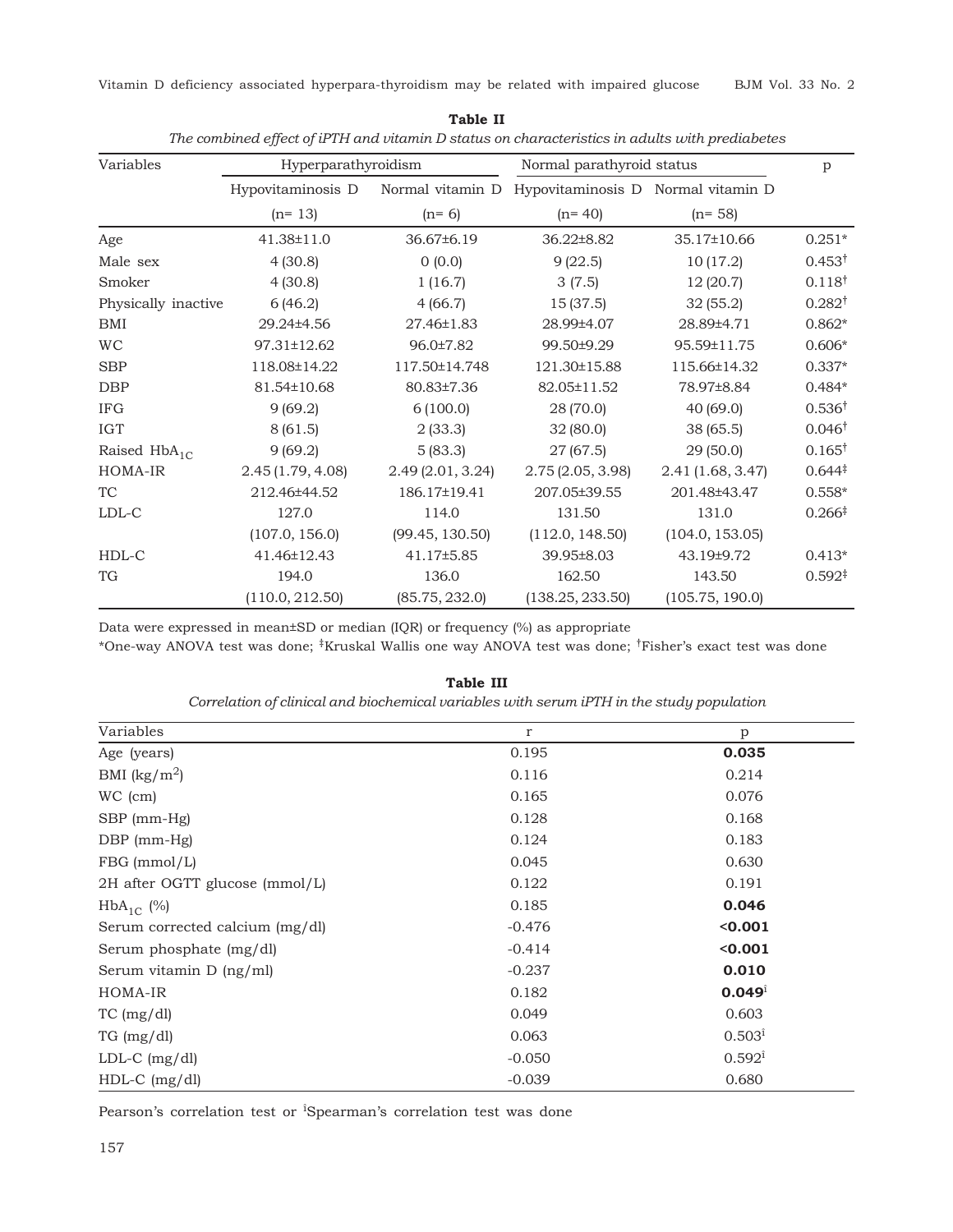| Independent variable                                                  | Odds ratio | 95% confidence interval | p     |
|-----------------------------------------------------------------------|------------|-------------------------|-------|
| High CV risk age ( $M>55$ , $F>65$ years) vs. low risk age            | 0.494      | 0.059, 4.164            | 0.517 |
| Male vs. female                                                       | 1.924      | 0.255, 14.528           | 0.526 |
| Smoker vs. nonsmoker                                                  | 0.227      | 0.037, 1.374            | 0.106 |
| Physically inactive vs. active                                        | 0.417      | 0.116, 1.496            | 0.180 |
| Obese (e"25) vs. nonobese                                             | 0.460      | 0.061, 3.477            | 0.452 |
| Centrally obese (Me"90, Fe"80) vs. centrally nonobese                 | 1.522      | 0.049, 47.707           | 0.811 |
| Hypertensive $(en140/90)$ vs. normotensive                            | 0.981      | 0.242, 3.984            | 0.979 |
| IFG (e"5.6) vs. non-IFG                                               | 0.628      | 0.125, 3.165            | 0.573 |
| IGT $(e"7.8)$ vs. NGT                                                 | 4.296      | 1.065, 17.323           | 0.040 |
| $Hb_{A1C}$ : raised (e"5.7%) vs. normal                               | 0.491      | 0.133, 1.818            | 0.287 |
| Vitamin D: Deficiency $\left($ <20 ng/ml $\right)$ vs. not deficiency | 5.012      | 1.304, 19.258           | 0.019 |
| Total cholesterol: high (e"200) vs. optimal                           | 5.238      | 0.682, 40.256           | 0.112 |
| LDL-cholesterol: high (e"130) vs. optimal                             | 4.884      | 0.768, 31.068           | 0.093 |
| HDL-cholesterol: low (M<40, F<50) vs. optimal                         | 1.015      | 0.182, 5.671            | 0.987 |
| Triglyceride: Hypertriglyceridemia (e"150) vs. optimal                | 1.495      | 0.358, 6.240            | 0.581 |
| Metabolic syndrome vs. non-metabolic syndrome                         | 1.097      | 0.107, 11.225           | 0.938 |
| Insulin resistance $(en2.6)$ vs. insulin sensitive                    | 1.365      | 0.385, 4.838            | 0.630 |
| Constant                                                              | 0.814      |                         | 0.910 |

**Table IV**  *Binary logistic regression analysis of PTH status as dependent variable*

## **Discussion:**

This study included 117 newly detected adults with prediabetes to see the association of iPTH and vitamin D with different CV risk factors. This study failed to demonstrate any significant association of iPTH with/without vitamin D with different CV risks in adults with prediabetes. However, iPTH had significant association with glycemic profiles indicating that hyperparathyroidism might be responsible for development of prediabetes- a well known risk factor for CVD. Significant correlation of iPTH with HOMA-IR indicates a plausible mechanism of progression from NGT to prediabetes by hyperparathyroidism mediated insulin resistance. Again significant association between iPTH with vitamin D explains role of vitamin D deficiency in the pathogenesis of prediabetes.

The pathogenic mechanism between vitamin D/PTH and glucose intolerance is not yet clarified. PTH is thought to act both directly on â-cell or indirectly through augmentation of extracellular calcium intake and byreducing peripheral insulin sensitivity<sup>15</sup>. PTH increases cytosolic calcium in pancreatic cells and induces adipocyte tissue lipolysis in a dosedependent manner through protein kinase A phosphorylation of the hormone-sensitive lipase, results in IR. Vitamin D status has been also hypothesized to be involved in the regulation of âcell function<sup>16</sup>.

Several large–scale observational and epidemiological data also suggest the positive association of hyperparathyroidism with abnormal glucose metabolism. In a large, epidemiological study, serum PTH was found to be positively correlated with fasting plasma glucose<sup>17,18</sup>. The evidence on the connection between PTH and dysglycemia has come predominately from case-control studies of patients with primary hyperparathyroidism<sup>19</sup>. In a large, population-based study showed, elevated PTH was independently associated with risk for diabetes among white, but not black adults $^{20}$ .

In the current study, we found that, hyperparathyroidism was significantly associated with only IGT, similar findings that have been reported previously in elderly patients with prediadetes $^{21}$ . In contrast, patients with normocalcemic primary hyperparathyroidism (PHPT)do not exhibit insulin resistance and glucose intolerance in another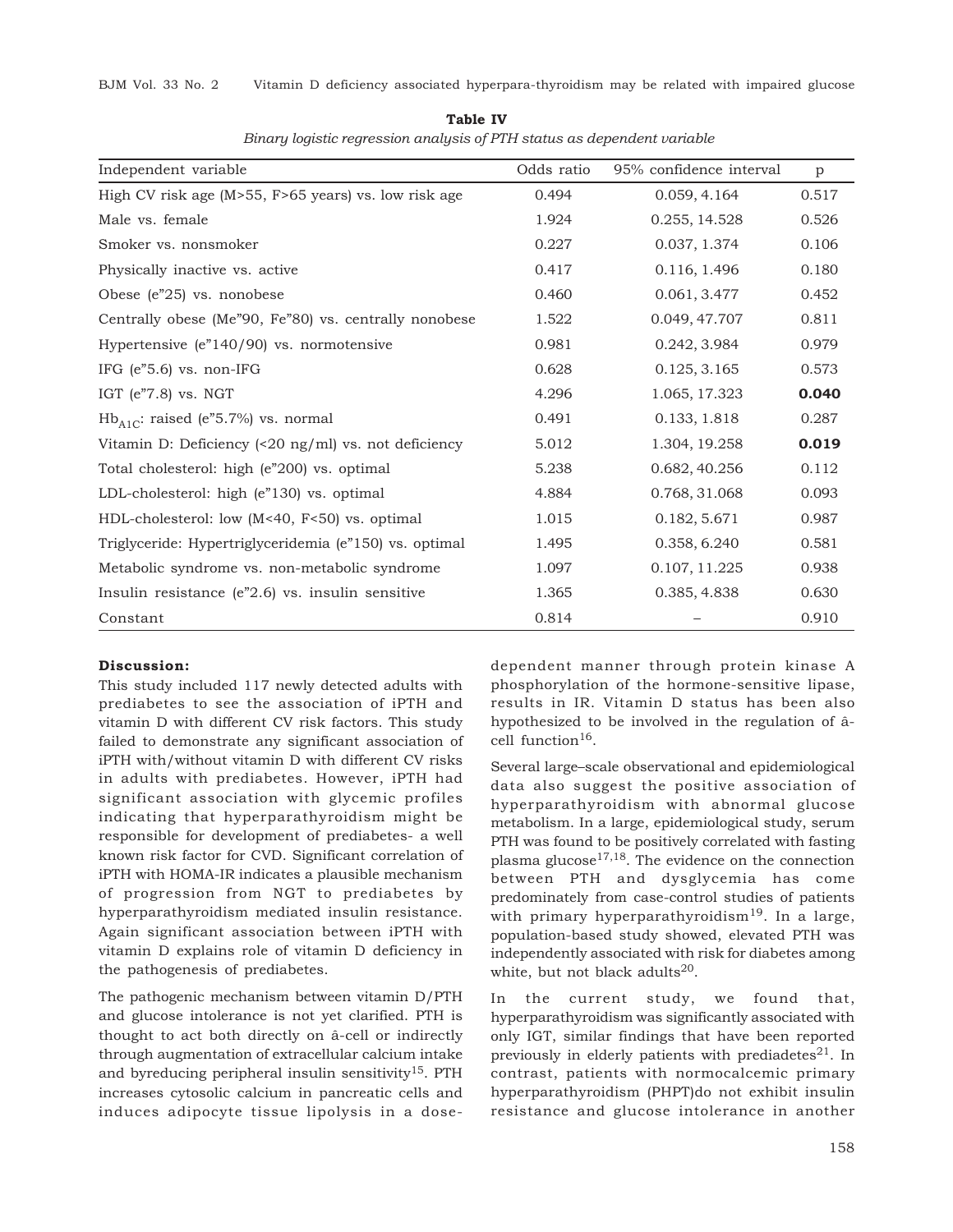study<sup>22</sup>. The inconsistency between study results might be attributed to the heterogeneity in study designs, the tiny study samples included, the varied time intervals of follow-up, also because the different techniques used for the evaluation of glucose homeostasis.

Elevated PTH is associated with a greater prevalence of cardiovascular risk factors $^{23}$ . The results of our earlier study demonstrated that there have been higher prevalence rates of obesity, hyperlipidemia, hypertension and type 2 diabetes mellitus among PHPT patients compared with the general population and goiter patients $24$ . While most evidence suggests that hyperparathyroidism causes CVD risk factors, it is possible that other factors influence both conditions.

In our study we found, no significant association of iPTH with/without vitamin D with other different cardio-metabolic risk factors (obesity, dyslipidemia, hypertension) in adults with prediabetes. The association of increased PTH with cardio-metabolic risk factor may be explained by correlations with individual components, especially high blood pressure, hyperglycemia, and low HDL-C levels $^{25}$ . However, the current literature assessing this association is inconsistent. Variations in the study populations may partly support the different results. The majority of the recent data arefrom observational, epidemiological studies that are useful for generating hypotheses but not for proving causality. It is particularly difficult to remove all the confounding variables, especially adiposity. Further research, particularly prospective studies, is needed to determine the role of PTH in the etiology of cardiometabolic risk factors. Limitations to our study were the small sample size and cross-sectional design, which can not prove a causal relationship. We did not take into consideration of inflammatory markers which are possible intermediate confounders. Despite these limitations, to our knowledge, this is the first study to investigate the relationship between serum vitamin D, PTH and cardio-metabolic risk factors among Bangladeshi adults with prediabetes.

## **Conclusion:**

Vitamin D deficiency associated secondary hyperparathyroidism may play a role in the pathogenesis of prediabetes. However, the cardiometabolic risk factors in patients with prediabetes have no significant associations with PTH.

## **Acknowledgement:**

We are grateful to Department of Biochemistry, BSMMU and Center for Advance Research in Sciences (CARS), Dhaka University for technical support.

## **Financial Disclosure:**

We obtained a grant from Beximco Pharmaceuticals Limited of Bangladesh for measurement of vitamin D.

## **Conflict of Interest:**

The authors stated that there is no conflict of interest in this study.

#### **Ethical Considerations:**

The study protocol was approved by IRB of BSMMU (*No.BSMMU/2018/4826*).

#### **References:**

- 1. Akhtar S, Nasir JA, Sarwar A, Nasr N, Javed A, Majeed R, et al. Prevalence of diabetes and prediabetesin Bangladesh: a systematic review and meta-analysis. BMJ Open 2020; 10(9):e036086. https://doi.org/10.1136/bmjopen-2019-036086 PMid:32907898 PMCid:PMC7482481.
- 2. Hossain MF, Shahed-Morshed M, Fariduddin M, Haq T, Selim S, Hasanat MA, et al. Vitamin D status in different categories of glucose intolerance in Bangladeshi adults. IntJDiab Endocrinol 2021;<br>6(1):24-30. https://doi.org/10.11648/j.ijde. 6(1):24-30. https://doi.org/10.11648/j.ijde. 20210601.15.
- 3. Jüppner H, Brown EM, Kroneberg H. Parathyroid hormone. In: Favus M, editor. Primer on the Metabolic Bone Diseases and Disorders of Mineral Metabolism. 4th ed. Philadelphia: Lippincott Williams & Wilkins; 1999:p. 80 - 7.,
- 4. Lee JH, O'Keefe JH, Bell D, Hensrud DD, Holick MF. Vitamin D deficiency an important, common, and easily treatable cardiovascular risk factor? J Am Coll Cardiol 2008;52(24):1949-56. doi: 10.1016/ j.jacc.2008.08.050. https://doi.org/10.1016/ j.jacc.2008.08.050 PMid:19055985,
- 5. Soares MJ, Ping-Delfos WC, Sherriff JL, Nezhad DH, Cummings NK, Zhao Y. Vitamin D and parathyroid hormone in insulin resistance of abdominal obesity: cause or effect? Eur J Clin Nutr 2011; 65: 1348-1352. https://doi.org/10.1038/ ejcn. 2011.111 PMid:21712836,
- 6. Grundy SM. Pre-diabetes, metabolic syndrome, and cardiovascular risk. J Am Coll Cardiol 2012;59(7): 635-43. doi: 10.1016/j.jacc.2011.08.080. https:// doi.org/10.1016/j.jacc.2011.08.080 PMid: 22322078,
- 7. Orchard TJ, Temprosa M, Goldberg R, Haffner S, Ratner R, Marcovina S, et al. The effect of metformin and intensive lifestyle intervention on the metabolic syndrome: the diabetes prevention program